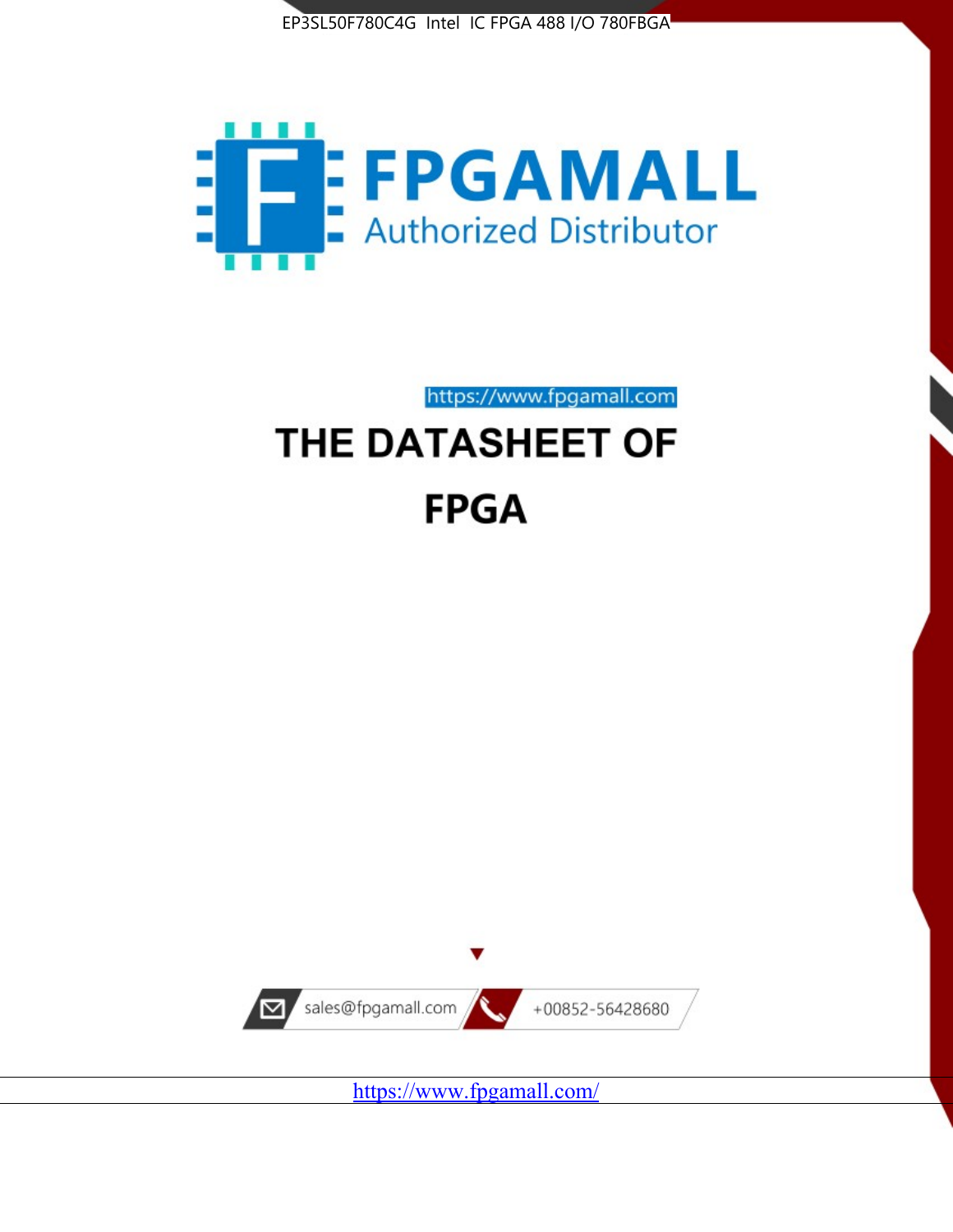EP3SL50F780C4G Intel IC FPGA 488 I/O 780FBGA



# **1. Stratix III Device Family Overview**

**SIII51001-1.8**

The Stratix® III family provides one of the most architecturally advanced, high-performance, low-power FPGAs in the marketplace.

Stratix III FPGAs lower power consumption through Altera's innovative Programmable Power Technology, which provides the ability to turn on the performance where needed and turn down the power consumption for blocks not in use. Selectable Core Voltage and the latest in silicon process optimizations are also employed to deliver the industry's lowest power, high-performance FPGAs.

Specifically designed for ease of use and rapid system integration, the Stratix III FPGA family offers two variants optimized to meet different application needs:

- The Stratix III *L* family provides balanced logic, memory, and multiplier ratios for mainstream applications.
- The Stratix III *E* family is memory- and multiplier-rich for data-centric applications.

Modular I/O banks with a common bank structure for vertical migration lend efficiency and flexibility to the high-speed I/O. Package and die enhancements with dynamic on-chip termination, output delay, and current strength control provide best-in-class signal integrity.

Based on a 1.1-V, 65-nm all-layer copper SRAM process, the Stratix III family is a programmable alternative to custom ASICs and programmable processors for high-performance logic, digital signal processing (DSP), and embedded designs.

Stratix III devices include optional configuration bit stream security through volatile or non-volatile 256-bit Advanced Encryption Standard (AES) encryption. Where ultra-high reliability is required, Stratix III devices include automatic error detection circuitry to detect data corruption by soft errors in the configuration random-access memory (CRAM) and user memory cells.

# **Features Summary**

Stratix III devices offer the following features:

- 48,000 to 338,000 equivalent logic elements (LEs) (refer to Table 1–1)
- 2,430 to 20,497 Kbits of enhanced TriMatrix memory consisting of three RAM block sizes to implement true dual-port memory and FIFO buffers
- High-speed DSP blocks provide dedicated implementation of 9×9, 12×12, 18×18, and 36×36 multipliers (at up to 550 MHz), multiply-accumulate functions, and finite impulse response (FIR) filters
- I/O:GND:PWR ratio of 8:1:1 along with on-die and on-package decoupling for robust signal integrity
- Programmable Power Technology, which minimizes power while maximizing device performance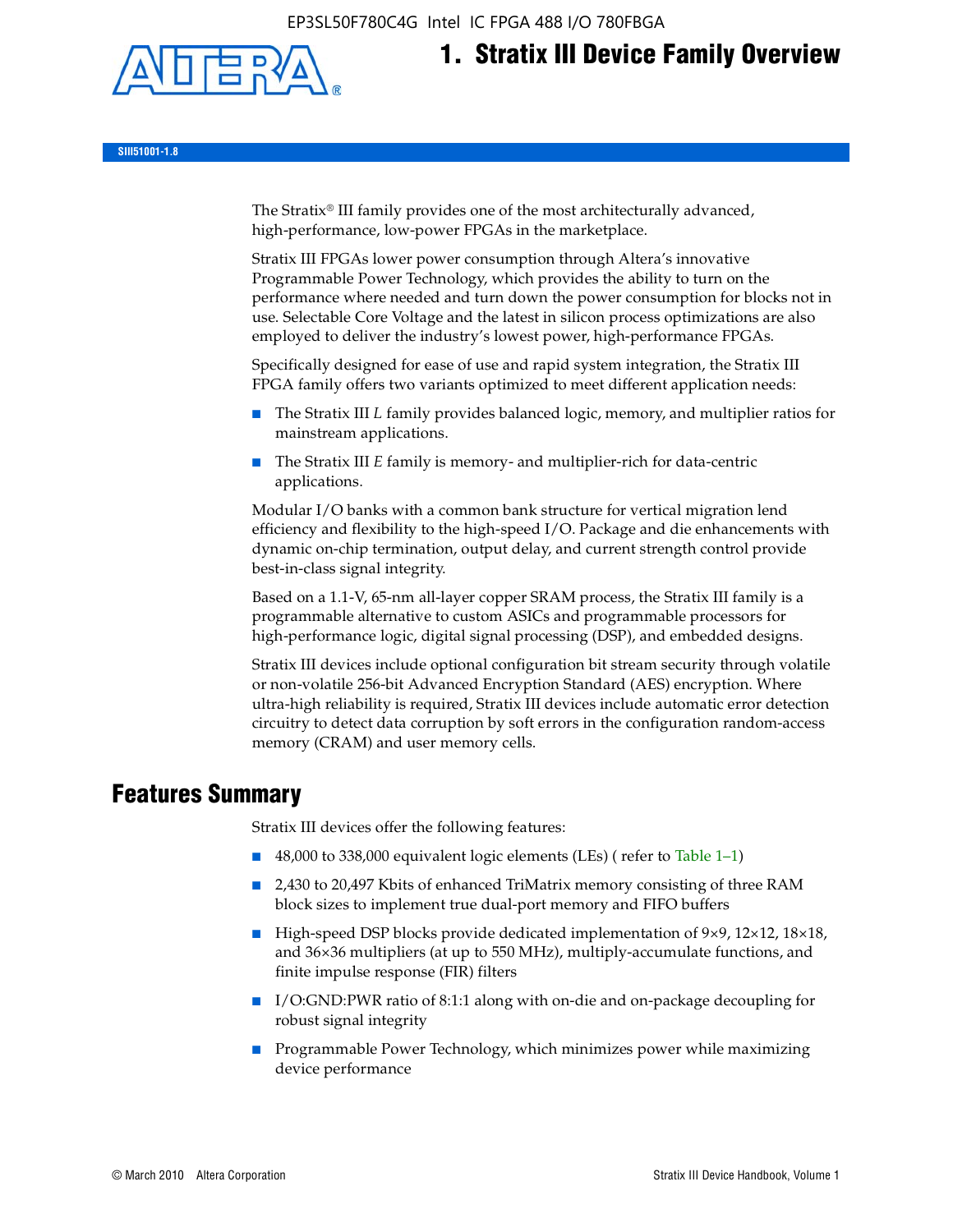- Selectable Core Voltage, available in low-voltage devices (L ordering code suffix), enables selection of lowest power or highest performance operation
- Up to 16 global clocks, 88 regional clocks, and 116 peripheral clocks per device
- Up to 12 phase-locked loops (PLLs) per device that support PLL reconfiguration, clock switchover, programmable bandwidth, clock synthesis, and dynamic phase shifting
- Memory interface support with dedicated DQS logic on all I/O banks
- Support for high-speed external memory interfaces including DDR, DDR2, DDR3 SDRAM, RLDRAM II, QDR II, and QDR II+ SRAM on up to 24 modular I/O banks
- Up to 1,104 user I/O pins arranged in 24 modular I/O banks that support a wide range of industry I/O standards
- Dynamic On-Chip Termination (OCT) with auto calibration support on all  $I/O$ banks
- High-speed differential I/O support with serializer/deserializer (SERDES) and dynamic phase alignment (DPA) circuitry for 1.6 Gbps performance
- Support for high-speed networking and communications bus standards including SPI-4.2, SFI-4, SGMII, Utopia IV, 10 Gigabit Ethernet XSBI, Rapid I/O, and NPSI
- The only high-density, high-performance FPGA with support for 256-bit AES volatile and non-volatile security key to protect designs
- Robust on-chip hot socketing and power sequencing support
- Integrated cyclical redundancy check (CRC) for configuration memory error detection with critical error determination for high availability systems support
- Built-in error correction coding (ECC) circuitry to detect and correct data errors in M144K TriMatrix memory blocks
- Nios<sup>®</sup> II embedded processor support
- Support for multiple intellectual property megafunctions from Altera® MegaCore® functions and Altera Megafunction Partners Program (AMPPSM)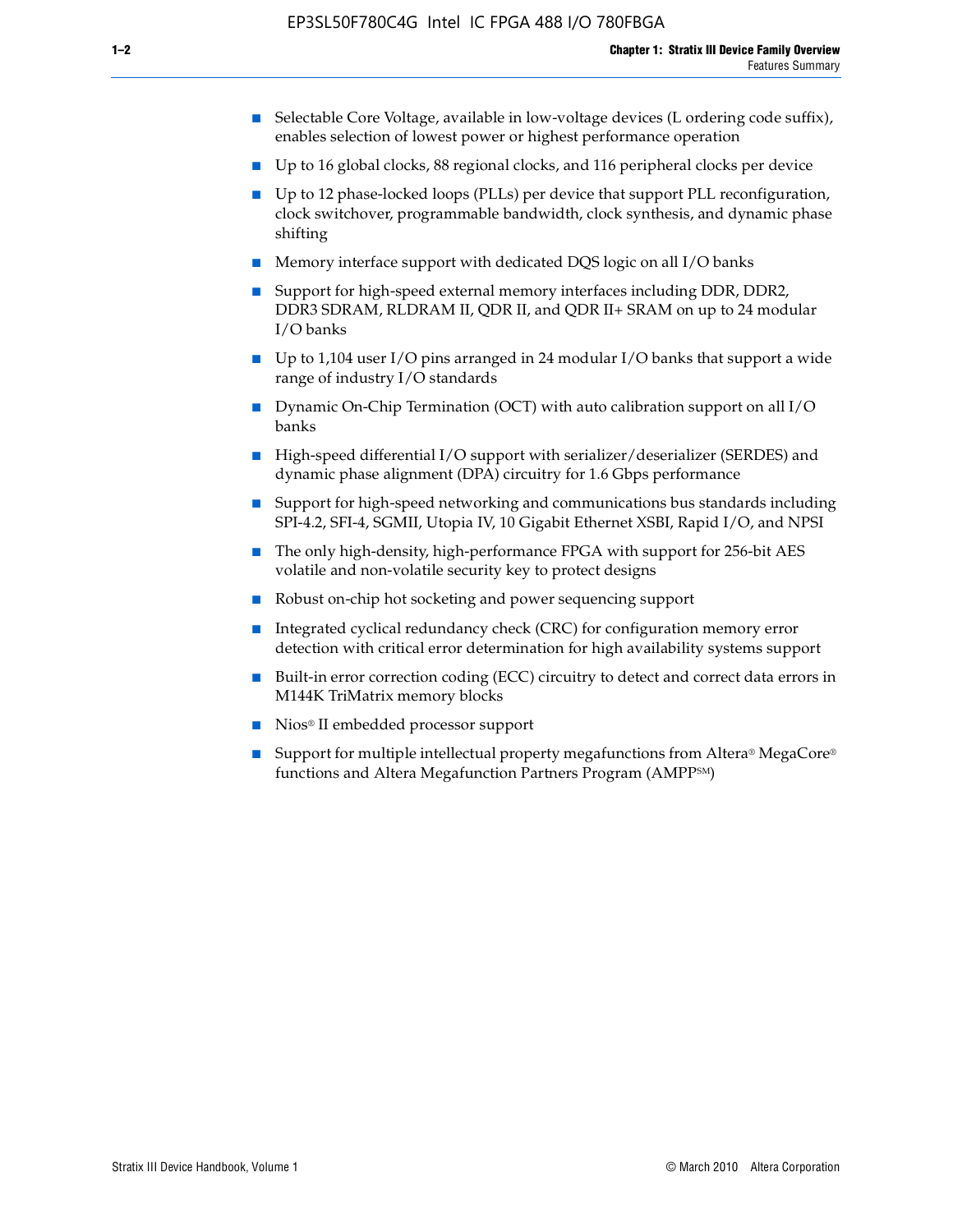#### Table 1–1 lists the Stratix III FPGA family features.

|                                          | Device/<br><b>Feature</b> | <b>ALMs</b> | <b>LEs</b> | M9K<br><b>Blocks</b> | <b>M144K</b><br><b>Blocks</b> | <b>MLAB</b><br><b>Blocks</b> | <b>Total</b><br>Embedded<br><b>RAM Kbits</b> | <b>MLAB</b><br><b>RAM</b><br><b>Kbits</b><br>(1) | <b>Total</b><br><b>RAM</b><br>Kbits $(2)$ | $18\times18$ -bit<br><b>Multipliers</b><br>(FIR Mode) | <b>PLLs</b><br>(3) |
|------------------------------------------|---------------------------|-------------|------------|----------------------|-------------------------------|------------------------------|----------------------------------------------|--------------------------------------------------|-------------------------------------------|-------------------------------------------------------|--------------------|
|                                          | EP3SL50                   | 19K         | 47.5K      | 108                  | 6                             | 950                          | 1,836                                        | 297                                              | 2.133                                     | 216                                                   | 4                  |
|                                          | EP3SL70                   | 27K         | 67.5K      | 150                  | 6                             | 1,350                        | 2,214                                        | 422                                              | 2,636                                     | 288                                                   | 4                  |
| <b>Stratix III</b>                       | EP3SL110                  | 43K         | 107.5K     | 275                  | 12                            | 2,150                        | 4,203                                        | 672                                              | 4,875                                     | 288                                                   | 8                  |
| Logic<br>Family                          | EP3SL150                  | 57K         | 142.5K     | 355                  | 16                            | 2,850                        | 5,499                                        | 891                                              | 6,390                                     | 384                                                   | 8                  |
|                                          | EP3SL200                  | 80K         | 200K       | 468                  | 36                            | 4,000                        | 9,396                                        | 1,250                                            | 10,646                                    | 576                                                   | 12                 |
|                                          | EP3SL340                  | 135K        | 337.5K     | 1,040                | 48                            | 6,750                        | 16,272                                       | 2,109                                            | 18,381                                    | 576                                                   | 12                 |
|                                          | EP3SE50                   | 19K         | 47.5K      | 400                  | 12                            | 950                          | 5,328                                        | 297                                              | 5,625                                     | 384                                                   | 4                  |
| <b>Stratix III</b><br>Enhanced<br>Family | EP3SE80                   | 32K         | 80K        | 495                  | 12                            | 1,600                        | 6,183                                        | 500                                              | 6,683                                     | 672                                                   | 8                  |
|                                          | EP3SE110                  | 43K         | 107.5K     | 639                  | 16                            | 2,150                        | 8,055                                        | 672                                              | 8,727                                     | 896                                                   | 8                  |
|                                          | EP3SE260                  | 102K        | 255K       | 864                  | 48                            | 5,100                        | 14,688                                       | 1,594                                            | 16,282                                    | 768                                                   | 12                 |

**Table 1–1.** FPGA Family Features for Stratix III Devices

**Notes to Table 1–1:**

(1) MLAB ROM mode supports twice the number of MLAB RAM Kbits.

(2) For total ROM Kbits, use this equation to calculate: Total ROM Kbits = Total Embedded RAM Kbits +  $[(# of MLAB blocks × 640)/1024]$ 

(3) The availability of the PLLs shown in this column is based on the device with the largest package. Refer to the *[Clock Networks and PLLs in Stratix](http://www.altera.com/literature/hb/stx3/stx3_siii51006.pdf)  [III Devices](http://www.altera.com/literature/hb/stx3/stx3_siii51006.pdf)* chapter in volume 1 of the *Stratix III Device Handbook* for the availability of the PLLs for each device.

> The Stratix III logic family (*L*) offers balanced logic, memory, and multipliers to address a wide range of applications, while the enhanced family (*E*) offers more memory and multipliers per logic and is ideal for wireless, medical imaging, and military applications.

Stratix III devices are available in space-saving FineLine BGA (FBGA) packages (refer to Table 1–2 and Table 1–3).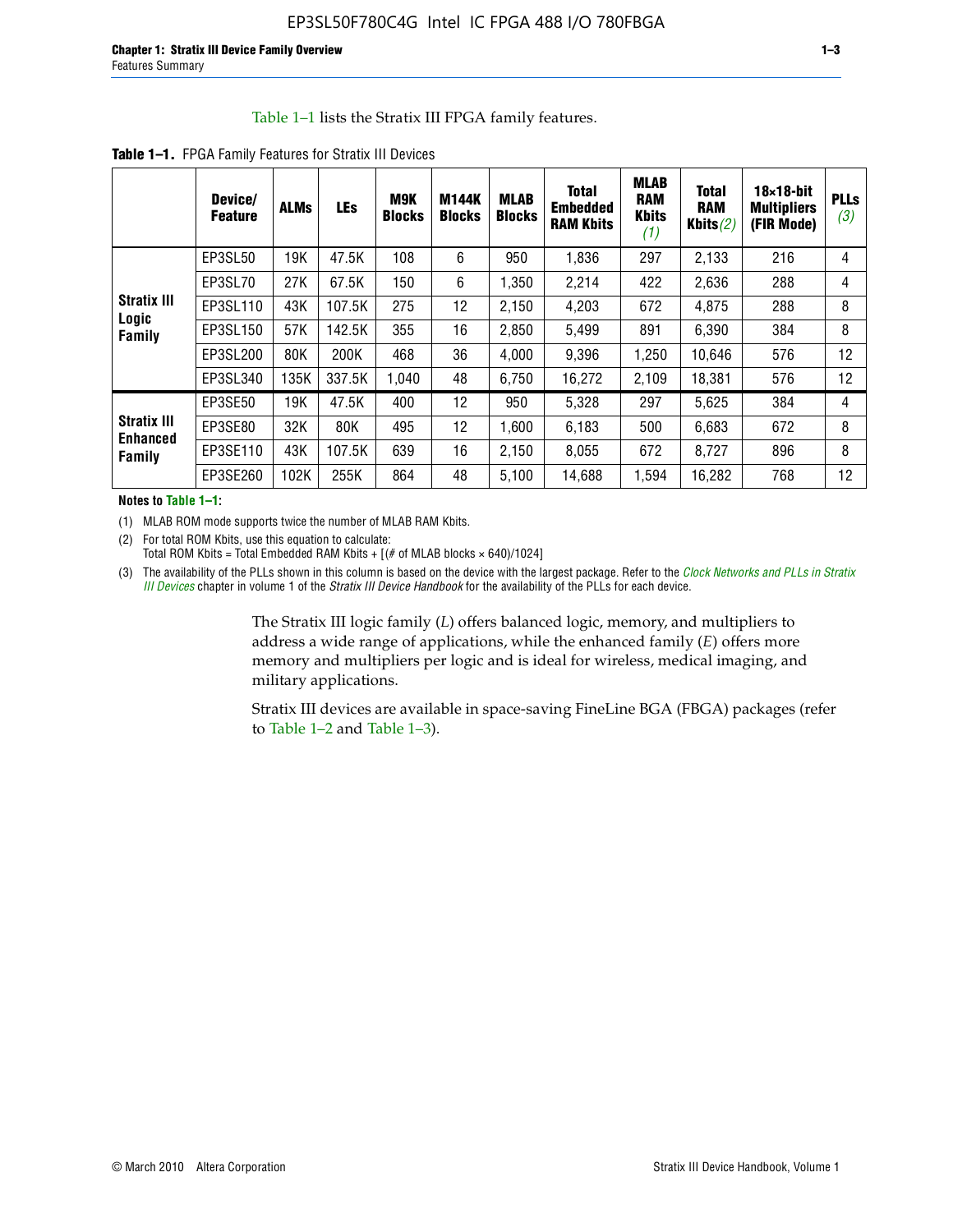Table 1–2 lists the Stratix III FPGA package options and I/O pin counts.

| <b>Device</b>  | 484-Pin<br><b>FineLine</b><br>BGA(2) | <b>780-Pin</b><br><b>FineLine</b><br>BGA(2) | 1152-Pin<br><b>FineLine</b><br>BGA(2) | <b>1517-Pin</b><br><b>FineLine BGA</b><br>(3) | <b>1760-Pin</b><br><b>FineLine BGA</b><br>(3) |
|----------------|--------------------------------------|---------------------------------------------|---------------------------------------|-----------------------------------------------|-----------------------------------------------|
| EP3SL50        | 296                                  | 488                                         |                                       |                                               |                                               |
| EP3SL70        | 296                                  | 488                                         |                                       |                                               |                                               |
| EP3SL110       |                                      | 488                                         | 744                                   |                                               |                                               |
| EP3SL150       |                                      | 488                                         | 744                                   |                                               |                                               |
| EP3SL200       |                                      | 488 $(5)$                                   | 744                                   | 976                                           |                                               |
| EP3SL340       |                                      |                                             | 744 $(4)$                             | 976                                           | 1,120                                         |
| <b>EP3SE50</b> | 296                                  | 488                                         |                                       |                                               |                                               |
| EP3SE80        |                                      | 488                                         | 744                                   |                                               |                                               |
| EP3SE110       |                                      | 488                                         | 744                                   |                                               |                                               |
| EP3SE260       |                                      | 488(5)                                      | 744                                   | 976                                           |                                               |

**Table 1–2.** Package Options and I/O Pin Counts *(Note 1)*

**Notes to Table 1–2:**

(1) The arrows indicate vertical migration.

- (2) All I/O pin counts include eight dedicated clock inputs (CLK1p, CLK1n, CLK3p, CLK3n, CLK8p, CLK8n, CLK10p, and CLK10n) that can be used for data inputs.
- (3) All I/O pin counts include eight dedicated clock inputs (CLK1p, CLK1n, CLK3p, CLK3n, CLK8p, CLK8n, CLK10p, and CLK10n) and eight dedicated corner PLL clock inputs (PLL\_L1\_CLKp, PLL\_L1\_CLKn, PLL\_L4\_CLKp, PLL\_L4\_CLKn, PLL\_R4\_CLKp, PLL\_R4\_CLKn, PLL\_R1\_CLKp, and PLL\_R1\_CLKn) that can be used for data inputs.
- (4) The EP3SL340 FPGA is offered only in the H1152 package, but not offered in the F1152 package.
- (5) The EP3SE260 and EP3SL200 FPGAs are offered only in the H780 package, but not offered in the F780 package.

All Stratix III devices support vertical migration within the same package (for example, you can migrate between the EP3SL50 and EP3SL70 devices in the 780-pin FineLine BGA package). Vertical migration allows you to migrate to devices whose dedicated pins, configuration pins, and power pins are the same for a given package across device densities.

To ensure that a board layout supports migratable densities within one package offering, enable the applicable vertical migration path within the Quartus® II software. On the Assignments menu, point to **Device** and click **Migration Devices**. You can migrate from the *L* family to the *E* family without increasing the number of LEs available. This minimizes the cost of vertical migration.

Table 1–3 lists the Stratix III FineLine BGA (FBGA) package sizes.

**Table 1–3.** FineLine BGA Package Sizes

| <b>Dimension</b>     | <b>484 Pin</b> | <b>780 Pin</b> | <b>1152 Pin</b> | <b>1517 Pin</b> | <b>1760 Pin</b> |
|----------------------|----------------|----------------|-----------------|-----------------|-----------------|
| Pitch (mm)           | 1.00           | 1.00           | 1.00            | 1.00            | 1.00            |
| Area $(mm2)$         | 529            | 841            | 1.225           | 1.600           | 1.849           |
| Length/Width (mm/mm) | 23/23          | 29/29          | 35/35           | 40/40           | 43/43           |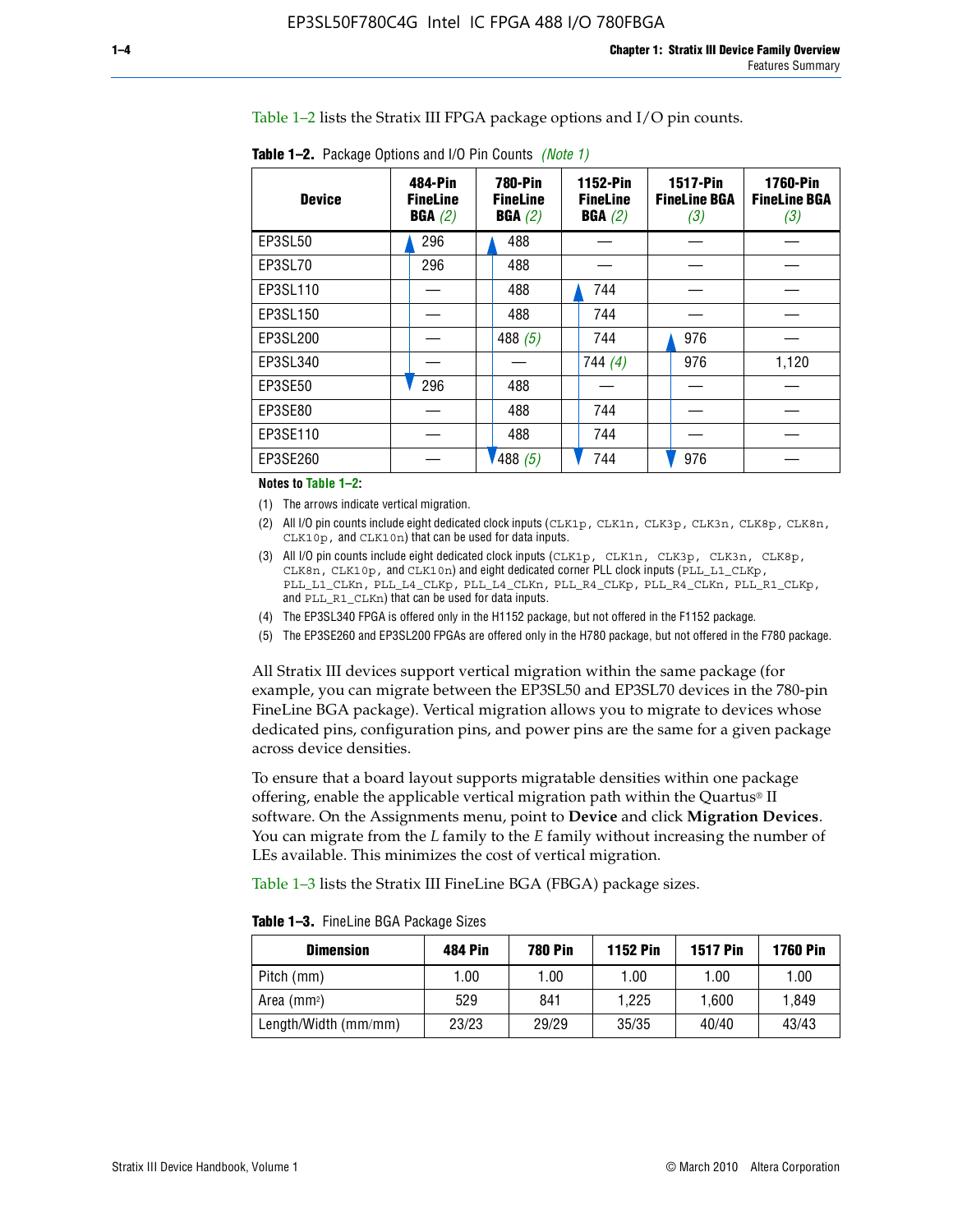Table 1–4 lists the Stratix III Hybrid FineLine BGA (HBGA) package sizes.

**Table 1–4.** Hybrid FineLine BGA Package Sizes

| <b>Dimension</b>        | <b>780 Pin</b> | <b>1152 Pin</b> |
|-------------------------|----------------|-----------------|
| Pitch (mm)              | 1.00           | 1.00            |
| Area (mm <sup>2</sup> ) | 1.089          | 1.600           |
| Length/Width (mm/mm)    | 33/33          | 40/40           |

Stratix III devices are available in up to three speed grades: –2, –3, and –4, with –2 being the fastest. Stratix III devices are offered in both commercial and industrial temperature range ratings with leaded and lead-free packages. Selectable Core Voltage is available in specially marked low-voltage devices (*L* ordering code suffix).

Table 1–5 lists the Stratix III device speed grades.

Table 1-5. Speed Grades for Stratix III Devices (Part 1 of 2)

| <b>Device</b> | <b>Temperature</b><br>Grade | 484 - Pin<br><b>FineLine</b><br><b>BGA</b> | <b>780-Pin</b><br><b>FineLine</b><br><b>BGA</b> | <b>780-Pin</b><br><b>Hybrid</b><br><b>FineLine</b><br><b>BGA</b> | 1152-Pin<br><b>FineLine</b><br><b>BGA</b> | 1152-Pin<br><b>Hybrid</b><br><b>FineLine</b><br><b>BGA</b> | 1517-Pin<br><b>FineLine</b><br><b>BGA</b> | <b>1760-Pin</b><br><b>FineLine</b><br><b>BGA</b> |
|---------------|-----------------------------|--------------------------------------------|-------------------------------------------------|------------------------------------------------------------------|-------------------------------------------|------------------------------------------------------------|-------------------------------------------|--------------------------------------------------|
| EP3SL50       | Commercial                  | $-2, -3, -4,$<br>$-4L$                     | $-2, -3, -4,$<br>$-4L$                          |                                                                  |                                           |                                                            |                                           |                                                  |
|               | Industrial                  | $-3, -4, -4L$                              | $-3, -4, -4L$                                   | $\overline{\phantom{0}}$                                         | $\equiv$                                  | $\equiv$                                                   | $\equiv$                                  | $\equiv$                                         |
| EP3SL70       | Commercial                  | $-2, -3, -4,$<br>$-41$                     | $-2, -3, -4,$<br>$-41$                          |                                                                  |                                           |                                                            |                                           |                                                  |
|               | Industrial                  | $-3, -4, -4L$                              | $-3, -4, -4L$                                   | $\equiv$                                                         |                                           |                                                            | $\overline{\phantom{0}}$                  | $\overline{\phantom{0}}$                         |
| EP3SL110      | Commercial                  |                                            | $-2, -3, -4,$<br>$-4L$                          |                                                                  | $-2, -3, -4,$<br>$-4L$                    |                                                            |                                           |                                                  |
|               | Industrial                  | $\equiv$                                   | $-3, -4, -4L$                                   | $\qquad \qquad -$                                                | $-3, -4, -4L$                             | $\equiv$                                                   | $\equiv$                                  | $\equiv$                                         |
| EP3SL150      | Commercial                  |                                            | $-2, -3, -4,$<br>$-4L$                          |                                                                  | $-2, -3, -4,$<br>$-41$                    |                                                            |                                           |                                                  |
|               | Industrial                  |                                            | $-3, -4, -4L$                                   | $\frac{1}{2}$                                                    | $-3, -4, -4L$                             | $\overline{\phantom{m}}$                                   | $\overline{\phantom{0}}$                  | $\overline{\phantom{0}}$                         |
| EP3SL200      | Commercial                  |                                            |                                                 | $-2, -3, -4,$<br>$-4L$                                           | $-2, -3, -4,$<br>$-4L$                    |                                                            | $-2,-3,-4,$<br>$-4L$                      |                                                  |
|               | Industrial (1)              | $\equiv$                                   | $\equiv$                                        | $-3, -4, -4L$                                                    | $-3, -4, -4L$                             | $\frac{1}{1}$                                              | $-3, -4, -4L$                             | $\equiv$                                         |
| EP3SL340      | Commercial                  |                                            | $\equiv$                                        |                                                                  | $\overline{\phantom{a}}$                  |                                                            | $-2, -3, -4$ $-2, -3, -4$                 | $-2, -3, -4$                                     |
|               | Industrial (1)              |                                            | $\equiv$                                        | $\qquad \qquad$                                                  | $\overline{\phantom{0}}$                  |                                                            | $-3, -4, -4$ $-4$ $-3, -4, -4$            | $-3, -4, -4L$                                    |
| EP3SE50       | Commercial                  | $-2, -3, -4,$<br>$-4L$                     | $-2, -3, -4,$<br>$-4L$                          |                                                                  |                                           |                                                            |                                           |                                                  |
|               | Industrial                  | $-3, -4, -4L$                              | $-3, -4, -4L$                                   | $\equiv$                                                         | $\equiv$                                  | $\equiv$                                                   | $\equiv$                                  | $\equiv$                                         |
| EP3SE80       | Commercial                  |                                            | $-2, -3, -4,$<br>$-4L$                          |                                                                  | $-2, -3, -4,$<br>$-4L$                    |                                                            |                                           |                                                  |
|               | Industrial                  |                                            | $-3, -4, -4L$                                   |                                                                  | $-3, -4, -4L$                             |                                                            | $\equiv$                                  |                                                  |
| EP3SE110      | Commercial                  |                                            | $-2, -3, -4,$<br>$-4L$                          |                                                                  | $-2, -3, -4,$<br>$-4L$                    |                                                            |                                           |                                                  |
|               | Industrial                  |                                            | $-3, -4, -4L$                                   | $\overline{\phantom{0}}$                                         | $-3, -4, -4L$                             |                                                            |                                           |                                                  |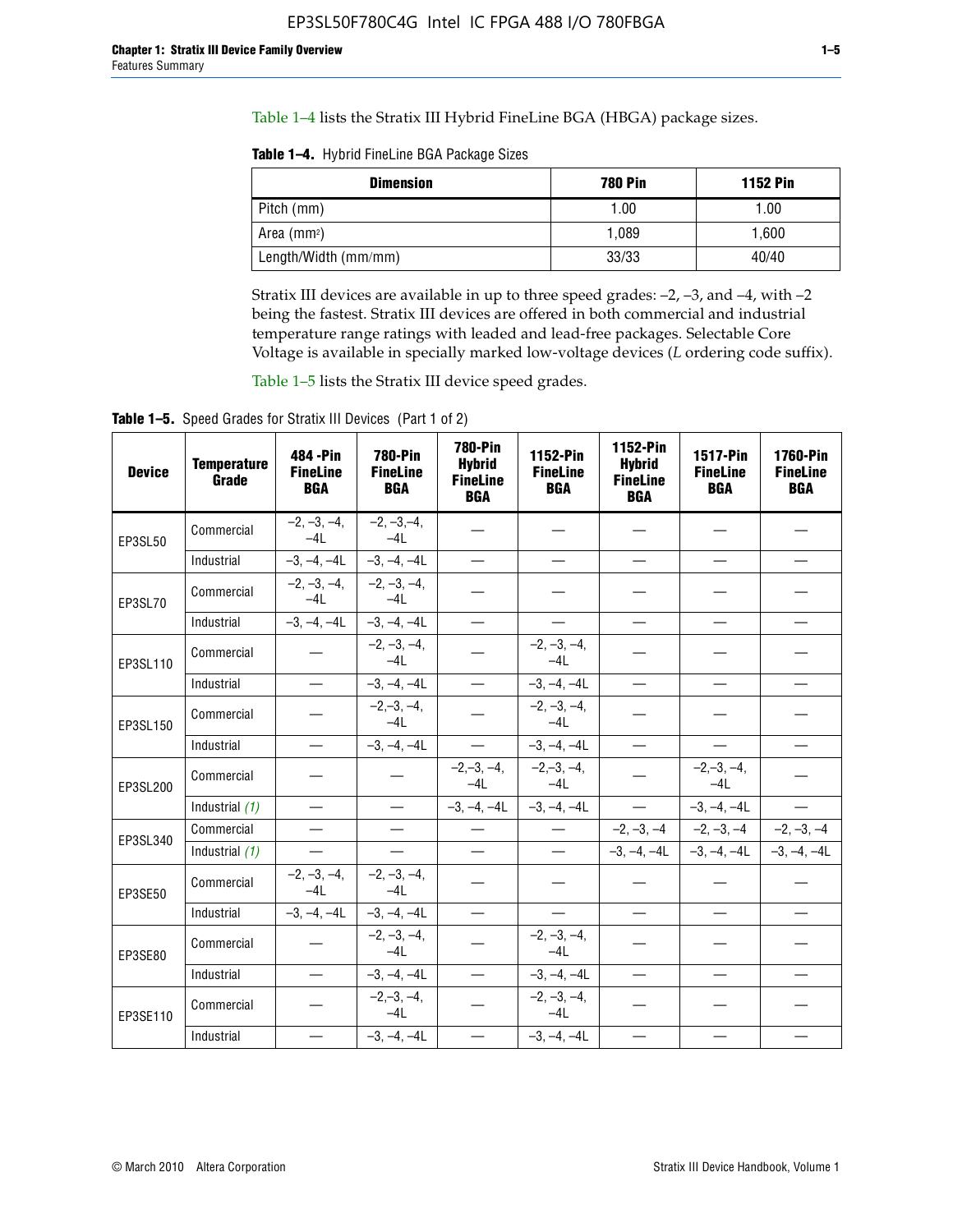| <b>Device</b> | Temperature<br>Grade | 484 - Pin<br><b>FineLine</b><br><b>BGA</b> | <b>780-Pin</b><br><b>FineLine</b><br>BGA | 780-Pin<br><b>Hybrid</b><br><b>FineLine</b><br><b>BGA</b> | 1152-Pin<br><b>FineLine</b><br><b>BGA</b> | 1152-Pin<br><b>Hybrid</b><br><b>FineLine</b><br><b>BGA</b> | <b>1517-Pin</b><br><b>FineLine</b><br>BGA | 1760-Pin<br><b>FineLine</b><br>BGA |
|---------------|----------------------|--------------------------------------------|------------------------------------------|-----------------------------------------------------------|-------------------------------------------|------------------------------------------------------------|-------------------------------------------|------------------------------------|
| EP3SE260      | Commercial           |                                            |                                          | $-2, -3, -4,$<br>$-4L$                                    | $-2, -3, -4,$<br>$-4L$                    |                                                            | $-2, -3, -4,$<br>$-4L$                    |                                    |
|               | Industrial $(1)$     |                                            |                                          | $-3, -4, -4L$                                             | $-3, -4, -4L$                             |                                                            | $-3, -4, -4L$                             |                                    |

**Table 1–5.** Speed Grades for Stratix III Devices (Part 2 of 2)

**Note to Table 1–5:**

(1) For EP3SL340, EP3SL200, and EP3SE260 devices, the industrial junction temperature range for –4L is 0–100°C, regardless of supply voltage.

# **Architecture Features**

The following section describes the various features of the Stratix III family FPGAs.

## **Logic Array Blocks and Adaptive Logic Modules**

The Logic Array Block (LAB) is composed of basic building blocks known as Adaptive Logic Modules (ALMs) that can be configured to implement logic, arithmetic, and register functions. Each LAB consists of ten ALMs, carry chains, shared arithmetic chains, LAB control signals, local interconnect, and register chain connection lines. ALMs are part of a unique, innovative logic structure that delivers faster performance, minimizes area, and reduces power consumption. ALMs expand the traditional 4-input look-up table architecture to 7 inputs, increasing performance by reducing LEs, logic levels, and associated routing. In addition, ALMs maximize DSP performance with dedicated functionality to efficiently implement adder trees and other complex arithmetic functions. The Quartus II Compiler places associated logic in an LAB or adjacent LABs, allowing the use of local, shared arithmetic chain, and register chain connections for performance and area efficiency.

The Stratix III LAB has a new derivative called Memory LAB (or MLAB), which adds SRAM memory capability to the LAB. MLAB is a superset of the LAB and includes all LAB features. MLABs support a maximum of 320 bits of simple dual-port Static Random Access Memory (SRAM). Each ALM in an MLAB can be configured as a 16×2 block, resulting in a configuration of 16×20 simple dual port SRAM block. MLAB and LAB blocks always co-exist as pairs in all Stratix III families, allowing up to 50% of the logic (LABs) to be traded for memory (MLABs).



f For more information about LABs and ALMs, refer to the *[Logic Array Blocks and](http://www.altera.com/literature/hb/stx3/stx3_siii51002.pdf)  [Adaptive Logic Modules in Stratix III Devices](http://www.altera.com/literature/hb/stx3/stx3_siii51002.pdf)* chapter.



For more information about MLAB modes, features and design considerations, refer to the *[TriMatrix Embedded Memory Blocks in Stratix III Devices](http://www.altera.com/literature/hb/stx3/stx3_siii51004.pdf)* chapter.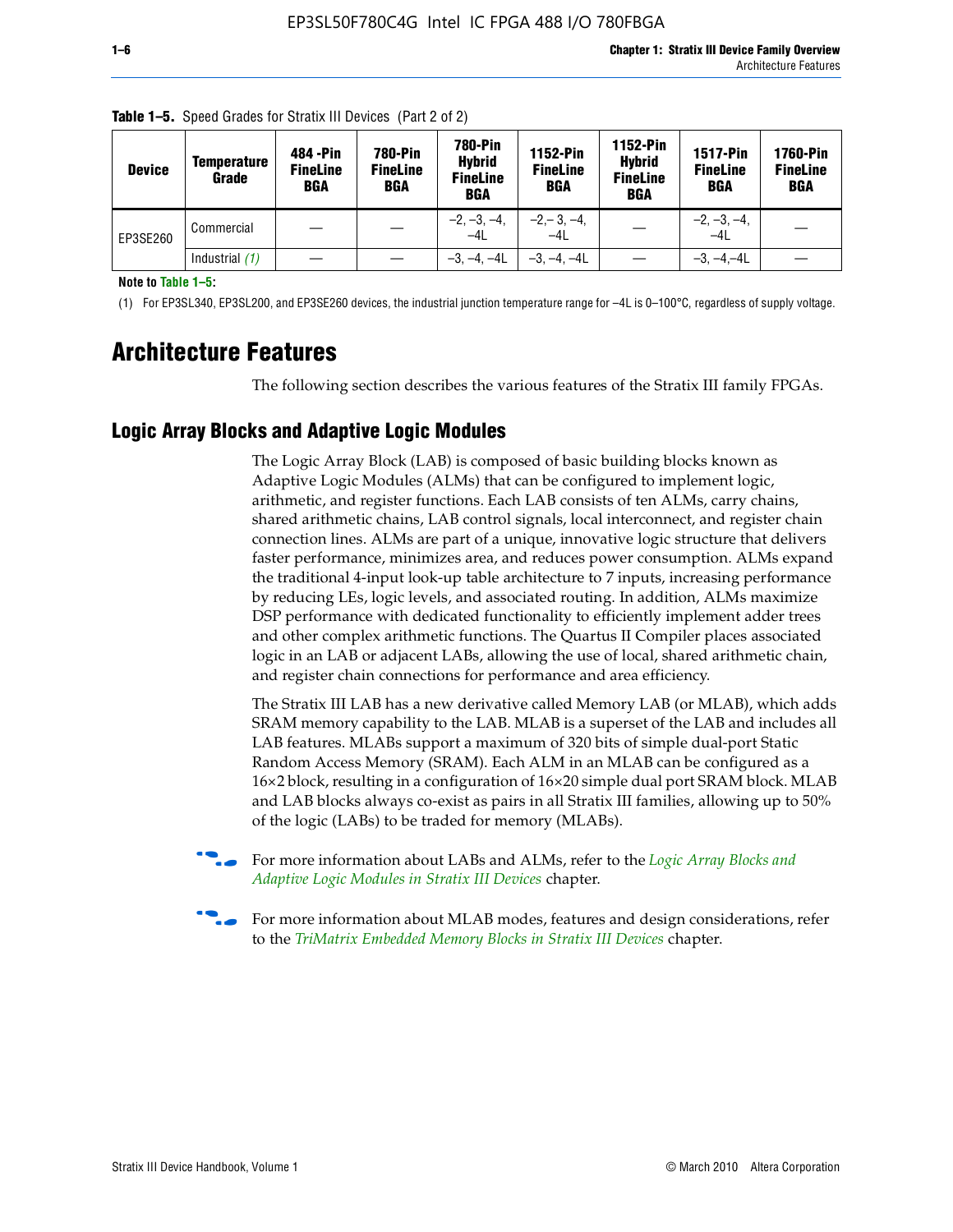#### **MultiTrack Interconnect**

In the Stratix III architecture, connections between ALMs, TriMatrix memory, DSP blocks, and device I/O pins are provided by the MultiTrack interconnect structure with DirectDrive technology. The MultiTrack interconnect consists of continuous, performance-optimized row and column interconnects that span fixed distances. A routing structure with fixed length resources for all devices allows predictable and repeatable performance when migrating through different device densities. The MultiTrack interconnect provides 1-hop connection to 34 adjacent LABs, 2-hop connections to 96 adjacent LABs and 3-hop connections to 160 adjacent LABs.

DirectDrive technology is a deterministic routing technology that ensures identical routing resource usage for any function regardless of placement in the device. The MultiTrack interconnect and DirectDrive technology simplify the integration stage of block-based designing by eliminating the reoptimization cycles that typically follow design changes and additions. The Quartus II Compiler also automatically places critical design paths on faster interconnects to improve design performance.

#### f For more information, refer to the *[MultiTrack Interconnect in Stratix III Devices](http://www.altera.com/literature/hb/stx3/stx3_siii51003.pdf)* chapter.

#### **TriMatrix Embedded Memory Blocks**

TriMatrix embedded memory blocks provide three different sizes of embedded SRAM to efficiently address the needs of Stratix III FPGA designs. TriMatrix memory includes the following blocks:

- 320-bit MLAB blocks optimized to implement filter delay lines, small FIFO buffers, and shift registers
- 9-Kbit M9K blocks that can be used for general purpose memory applications
- 144-Kbit M144K blocks that are ideal for processor code storage, packet and video frame buffering

Each embedded memory block can be independently configured to be a single- or dual-port RAM, ROM, or shift register via the Quartus II MegaWizard™ Plug-In Manager. Multiple blocks of the same type can also be stitched together to produce larger memories with minimal timing penalty. TriMatrix memory provides up to 16,272 Kbits of embedded SRAM at up to 600 MHz operation.

For more information about TriMatrix memory blocks, modes, features, and design considerations, refer to the *[TriMatrix Embedded Memory Blocks in Stratix III Devices](http://www.altera.com/literature/hb/stx3/stx3_siii51004.pdf)* chapter.

#### **DSP Blocks**

Stratix III devices have dedicated high-performance digital signal processing (DSP) blocks optimized for DSP applications requiring high data throughput. Stratix III devices provide you with the ability to implement various high-performance DSP functions easily. Complex systems such as WiMAX, 3GPP WCDMA, CDMA2000, voice over Internet Protocol (VoIP), H.264 video compression, and high-definition television (HDTV) require high-performance DSP blocks to process data. These system designs typically use DSP blocks to implement finite impulse response (FIR) filters, complex FIR filters, infinite impulse response (IIR) filters, fast Fourier transform (FFT) functions, and discrete cosine transform (DCT) functions.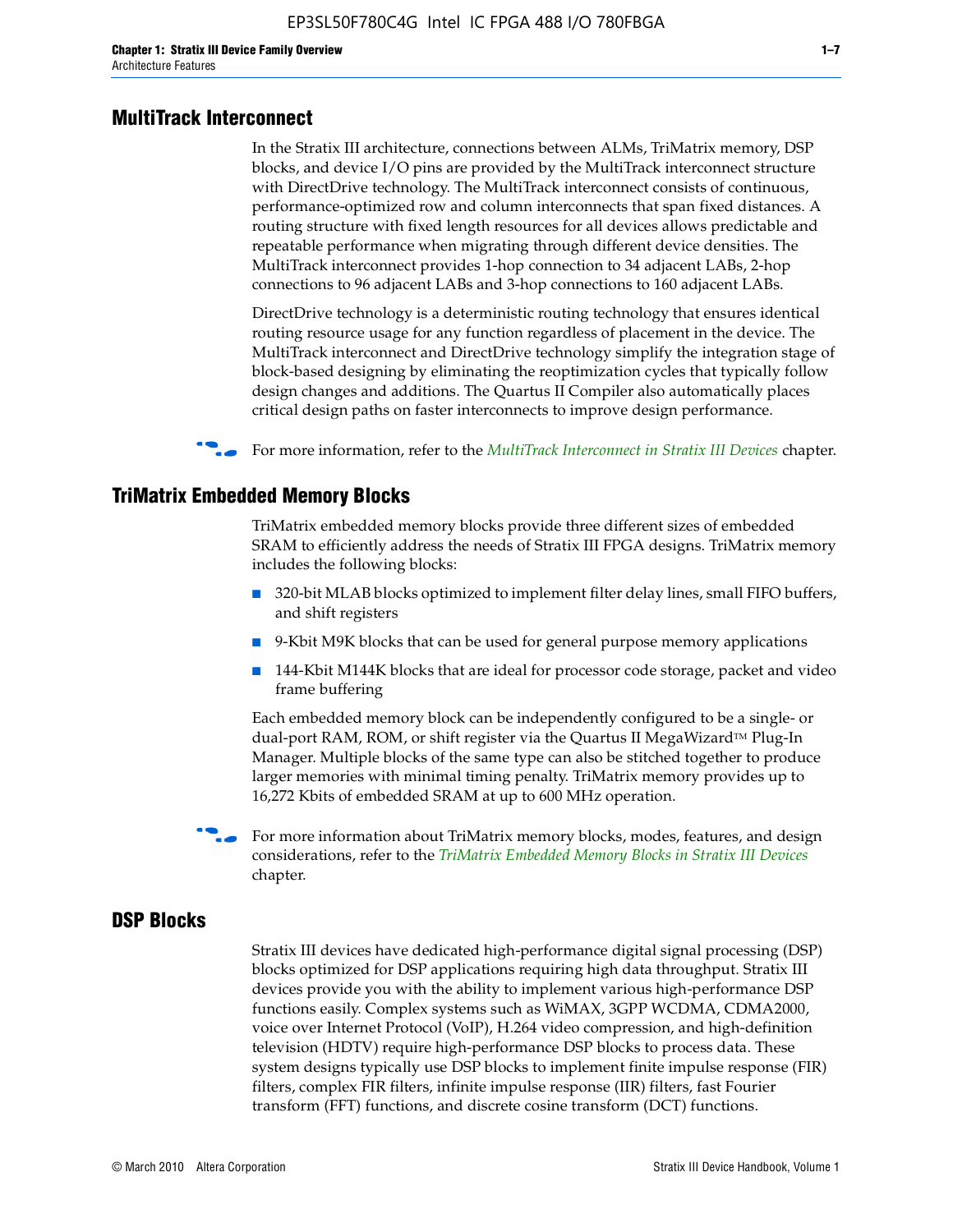Stratix III devices have up to 112 DSP blocks. The architectural highlights of the Stratix III DSP block are the following:

- High-performance, power optimized, fully pipelined multiplication operations
- Native support for 9-bit, 12-bit, 18-bit, and 36-bit word lengths
- Native support for 18-bit complex multiplications
- Efficient support for floating point arithmetic formats (24-bit for Single Precision and 53-bit for Double Precision)
- Signed and unsigned input support
- Built-in addition, subtraction, and accumulation units to efficiently combine multiplication results
- Cascading 18-bit input bus to form tap-delay lines
- Cascading 44-bit output bus to propagate output results from one block to the next block
- Rich and flexible arithmetic rounding and saturation units
- Efficient barrel shifter support
- Loopback capability to support adaptive filtering

DSP block multipliers can optionally feed an adder/subtractor or accumulator in the block depending on user configuration. This option saves ALM routing resources and increases performance, because all connections and blocks are inside the DSP block. Additionally, the DSP Block input registers can efficiently implement shift registers for FIR filter applications, and the Stratix III DSP blocks support rounding and saturation. The Quartus II software includes megafunctions that control the mode of operation of the DSP blocks based on user parameter settings.

f For more information, refer to the *[DSP Blocks in Stratix III Devices](http://www.altera.com/literature/hb/stx3/stx3_siii51005.pdf)* chapter.

#### **Clock Networks and PLLs**

Stratix III devices provide dedicated Global Clock Networks (GCLKs), Regional Clock Networks (RCLKs), and Periphery Clock Networks (PCLKs). These clocks are organized into a hierarchical clock structure that provides up to 104 unique clock domains (16 GCLK + 88 RCLK) within the Stratix III device and allows for up to 38 (16 GCLK + 22 RCLK) unique GCLK/RCLK clock sources per device quadrant.

Stratix III devices deliver abundant PLL resources with up to 12 PLLs per device and up to 10 outputs per PLL. Every output can be independently programmed, creating a unique, customizable clock frequency. Inherent jitter filtration and fine granularity control over multiply, divide ratios, and dynamic phase-shift reconfiguration provide the high-performance precision required in today's high-speed applications. Stratix III PLLs are feature rich, supporting advanced capabilities such as clock switchover, reconfigurable phase shift, PLL reconfiguration, and reconfigurable bandwidth. PLLs can be used for general-purpose clock management supporting multiplication, phase shifting, and programmable duty cycle. Stratix III PLLs also support external feedback mode, spread-spectrum input clock tracking, and post-scale counter cascading.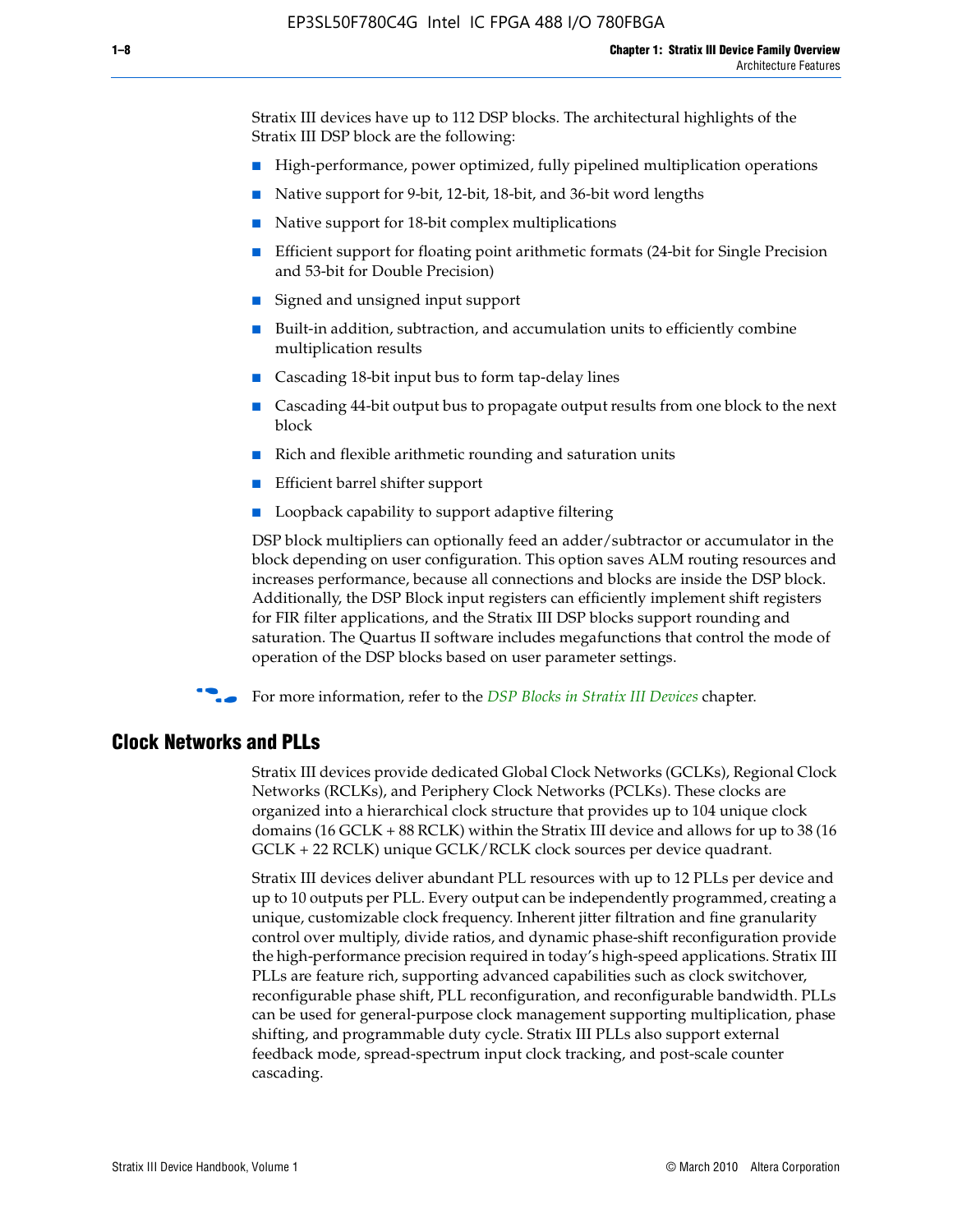f For more information, refer to the *[Clock Networks and PLLs in Stratix III Devices](http://www.altera.com/literature/hb/stx3/stx3_siii51006.pdf)* chapter.

### **I/O Banks and I/O Structure**

Stratix III devices contain up to 24 modular I/O banks, each of which contains 24, 32, 36, 40, or 48 I/Os. This modular bank structure improves pin efficiency and eases device migration. The I/O banks contain circuitry to support external memory interfaces at speeds up to 533 MHz and high-speed differential I/O interfaces meeting up to 1.6 Gbps performance. It also supports high-speed differential inputs and outputs running at speeds up to 800 MHz.

Stratix III devices support a wide range of industry I/O standards, including single-ended, voltage referenced single-ended, and differential I/O standards. The Stratix III I/O supports programmable bus hold, programmable pull-up resistor, programmable slew rate, programmable drive strength, programmable output delay control, and open-drain output. Stratix III devices also support on-chip series  $(R<sub>s</sub>)$  and on-chip parallel  $(R_T)$  termination with auto calibration for single-ended I/O standards and on-chip differential termination  $(R_D)$  for LVDS I/O standards on Left/Right I/O banks. Dynamic OCT is also supported on bi-directional I/O pins in all I/O banks.

**For more information, refer to the** *[Stratix III Device I/O Features](http://www.altera.com/literature/hb/stx3/stx3_siii51007.pdf)* **chapter.** 

# **External Memory Interfaces**

The Stratix III I/O structure has been completely redesigned to provide flexibility and enable high-performance support for existing and emerging external memory standards such as DDR, DDR2, DDR3, QDR II, QDR II+, and RLDRAM II at frequencies of up to 533 MHz.

Packed with features such as dynamic on-chip termination, trace mismatch compensation, read/write leveling, half-rate registers, and 4-to 36-bit programmable DQ group widths, Stratix III I/Os supply the built-in functionality required for rapid and robust implementation of external memory interfaces. Double data-rate support is found on all sides of the Stratix III device. Stratix III devices provide an efficient architecture to quickly and easily fit wide external memory interfaces exactly where you want them.

A self-calibrating soft IP core (ALTMEMPHY), optimized to take advantage of the Stratix III device I/O, along with the Quartus II timing analysis tool (TimeQuest), provide the total solution for the highest reliable frequency of operation across process voltage and temperature.

f For more information about external memory interfaces, refer to the *[External Memory](http://www.altera.com/literature/hb/stx3/stx3_siii51008.pdf)  [Interfaces in Stratix III Devices](http://www.altera.com/literature/hb/stx3/stx3_siii51008.pdf)* chapter.

#### **High-Speed Differential I/O Interfaces with DPA**

Stratix III devices contain dedicated circuitry for supporting differential standards at speeds up to 1.6 Gbps. The high-speed differential I/O circuitry supports the following high-speed I/O interconnect standards and applications: Utopia IV, SPI-4.2, SFI-4, 10 Gigabit Ethernet XSBI, Rapid I/O, and NPSI. Stratix III devices support 2×, 4×, 6×, 7×, 8×, and 10× SERDES modes for high-speed differential I/O interfaces and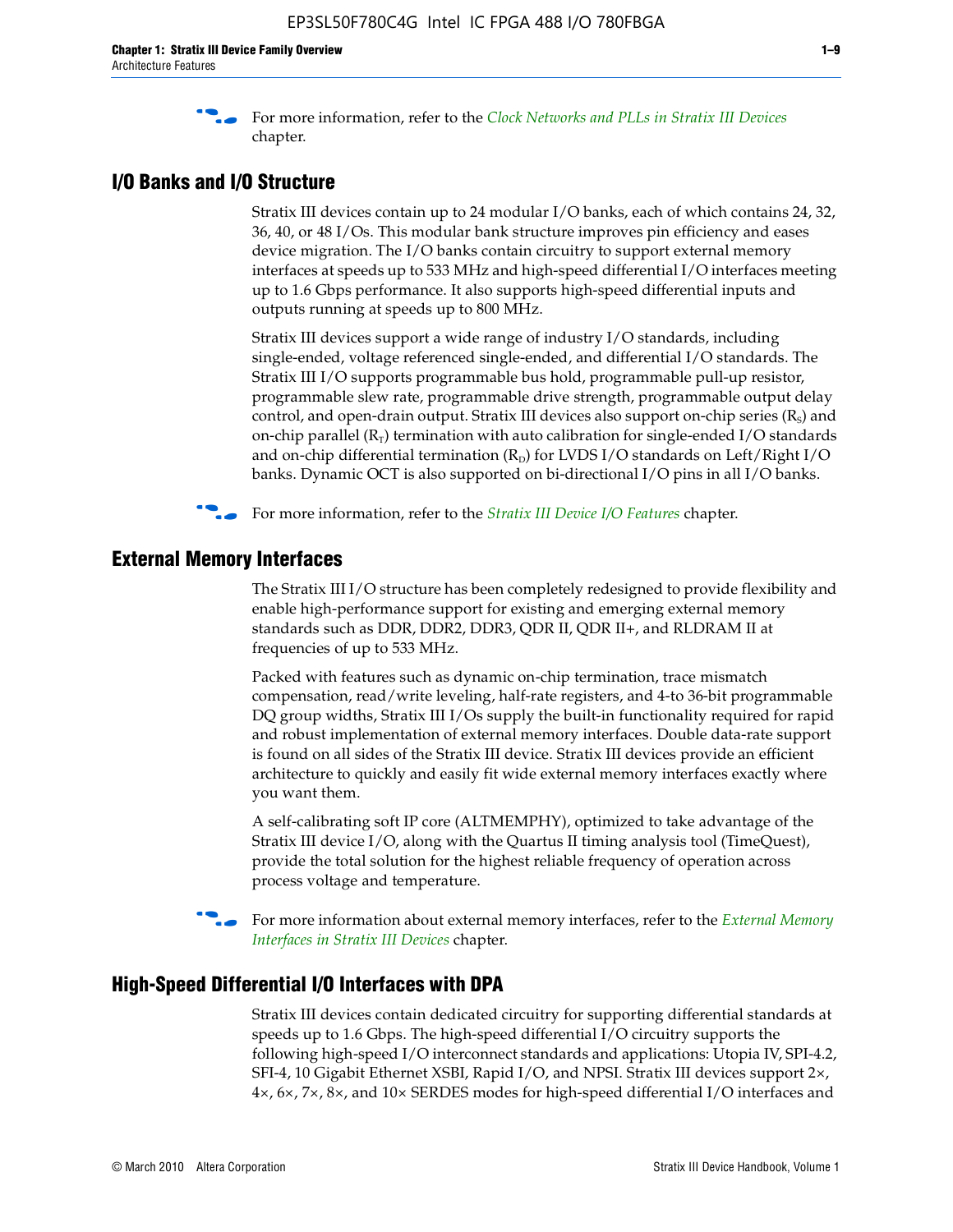4×, 6×, 7×, 8×, and 10× SERDES modes when using the dedicated DPA circuitry. DPA minimizes bit errors, simplifies PCB layout and timing management for high-speed data transfer, and eliminates channel-to-channel and channel-to-clock skew in high-speed data transmission systems. Soft CDR can also be implemented, enabling low-cost 1.6-Gbps clock embedded serial links.

Stratix III devices have the following dedicated circuitry for high-speed differential I/O support:

- Differential I/O buffer
- Transmitter serializer
- Receiver deserializer
- Data realignment
- Dynamic phase aligner (DPA)
- Soft CDR functionality
- Synchronizer (FIFO buffer)
- PLLs

**for more information, refer to the** *High Speed Differential I/O Interfaces with DPA in [Stratix III Devices](http://www.altera.com/literature/hb/stx3/stx3_siii51009.pdf)* chapter.

#### **Hot Socketing and Power-On Reset**

Stratix III devices are hot-socketing compliant. Hot socketing is also known as hot plug-in or hot swap, and power sequencing support without the use of any external devices. Robust on-chip hot-socketing and power-sequencing support ensures proper device operation independent of the power-up sequence. You can insert or remove a Stratix III board in a system during system operation without causing undesirable effects to the running system bus or the board that was inserted into the system.

The hot-socketing feature makes it easier to use Stratix III devices on PCBs that also contain a mixture of 3.3-V, 3.0-V, 2.5-V, 1.8-V, 1.5-V, and 1.2-V devices. With the Stratix III hot socketing feature, you do not need to ensure a specific power-up sequence for each device on the board.

f For more information, refer to the *[Hot Socketing and Power-On Reset in Stratix III](http://www.altera.com/literature/hb/stx3/stx3_siii51010.pdf)  [Device](http://www.altera.com/literature/hb/stx3/stx3_siii51010.pdf)s* chapter.

#### **Configuration**

Stratix III devices are configured using one of the following four configuration schemes:

- Fast passive parallel (FPP)
- Fast active serial (AS)
- Passive serial (PS)
- Joint Test Action Group (JTAG)

All configuration schemes use either an external controller (for example, a  $MAX<sup>®</sup>$  II device or microprocessor), a configuration device, or a download cable.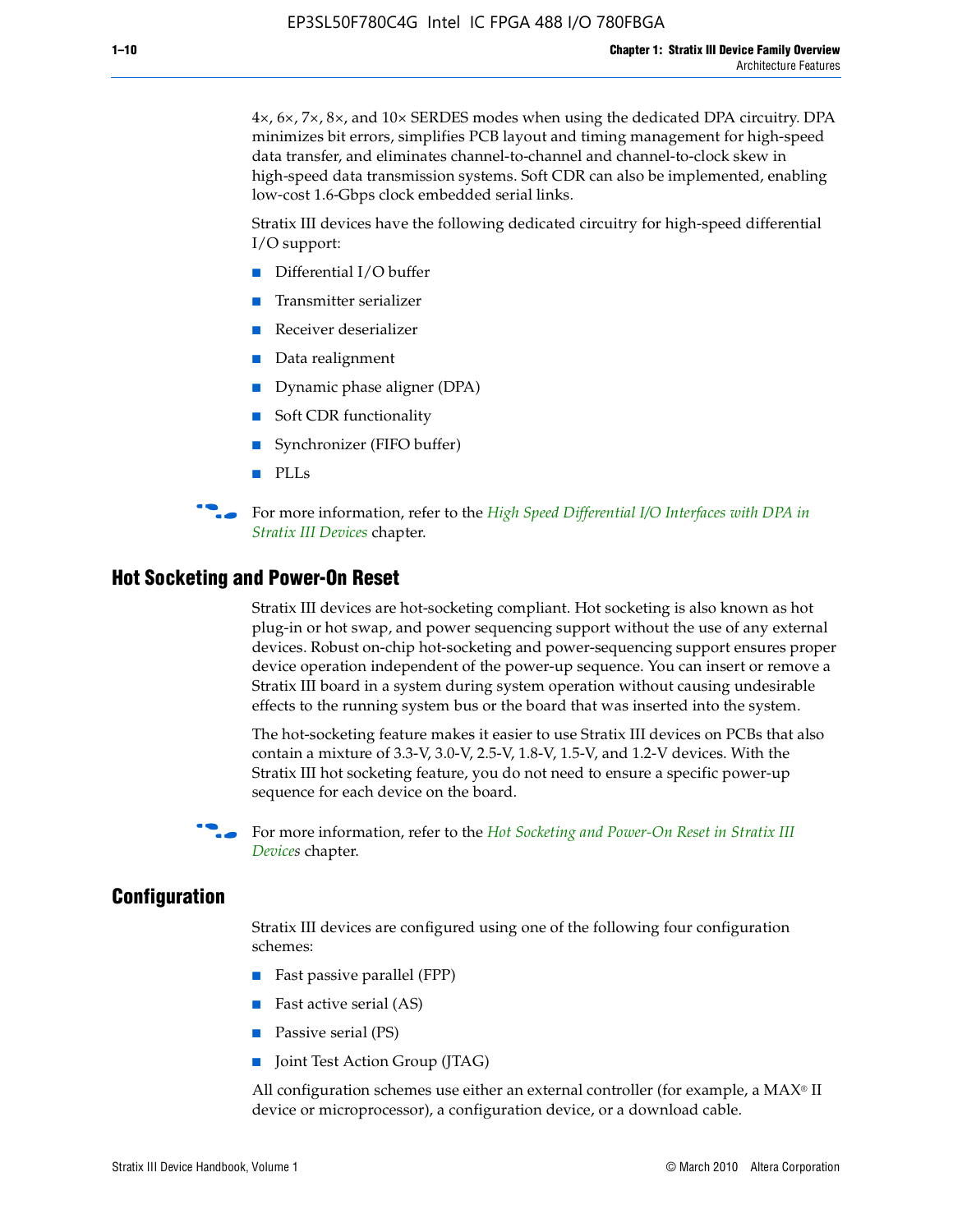Stratix III devices support configuration data decompression, which saves configuration memory space and time. This feature allows you to store compressed configuration data in configuration devices or other memory and transmit this compressed bitstream to Stratix III devices. During configuration, the Stratix III device decompresses the bitstream in real time and programs its SRAM cells.

Stratix III devices support decompression in the FPP when using a MAX II device/microprocessor plus flash, fast AS, and PS configuration schemes. The Stratix III decompression feature is not available in the FPP when using the enhanced configuration device and JTAG configuration schemes.

For more information, refer to the *[Configuring Stratix III Devices](http://www.altera.com/literature/hb/stx3/stx3_siii51011.pdf)* chapter.

## **Remote System Upgrades**

Stratix III devices feature remote system upgrade capability, allowing error-free deployment of system upgrades from a remote location securely and reliably. Soft logic (either the Nios embedded processor or user logic) implemented in a Stratix III device can download a new configuration image from a remote location, store it in configuration memory, and direct the dedicated remote system upgrade circuitry to initiate a reconfiguration cycle. The dedicated circuitry performs error detection during and after the configuration process, and can recover from an error condition by reverting back to a safe configuration image, and provides error status information. This dedicated remote system upgrade circuitry is unique to Stratix series FPGAs and helps to avoid system downtime.



**For more information, refer to the** *[Remote System Upgrades with Stratix III Devices](http://www.altera.com/literature/hb/stx3/stx3_siii51012.pdf)* chapter.

# **IEEE 1149.1 (JTAG) Boundary-Scan Testing**

Stratix III devices support the JTAG IEEE Std. 1149.1 specification. The Boundary-Scan Test (BST) architecture offers the capability to test pin connections without using physical test probes and capture functional data while a device is operating normally. Boundary-scan cells in the Stratix III device can force signals onto pins or capture data from pin or logic array signals. Forced test data is serially shifted into the boundary-scan cells. Captured data is serially shifted out and externally compared to expected results. In addition to BST, you can use the IEEE Std. 1149.1 controller for Stratix III device in-circuit reconfiguration (ICR).

For more information, refer to the *IEEE 1149.1 (JTAG) Boundary Scan Testing in [Stratix III Devices](http://www.altera.com/literature/hb/stx3/stx3_siii51013.pdf)* chapter.

## **Design Security**

Stratix III devices are high-density, high-performance FPGAs with support for 256-bit volatile and non-volatile security keys to protect designs against copying, reverse engineering, and tampering. Stratix III devices have the ability to decrypt a configuration bitstream using the Advanced Encryption Standard (AES) algorithm, an industry standard encryption algorithm that is FIPS-197 certified and requires a 256-bit security key.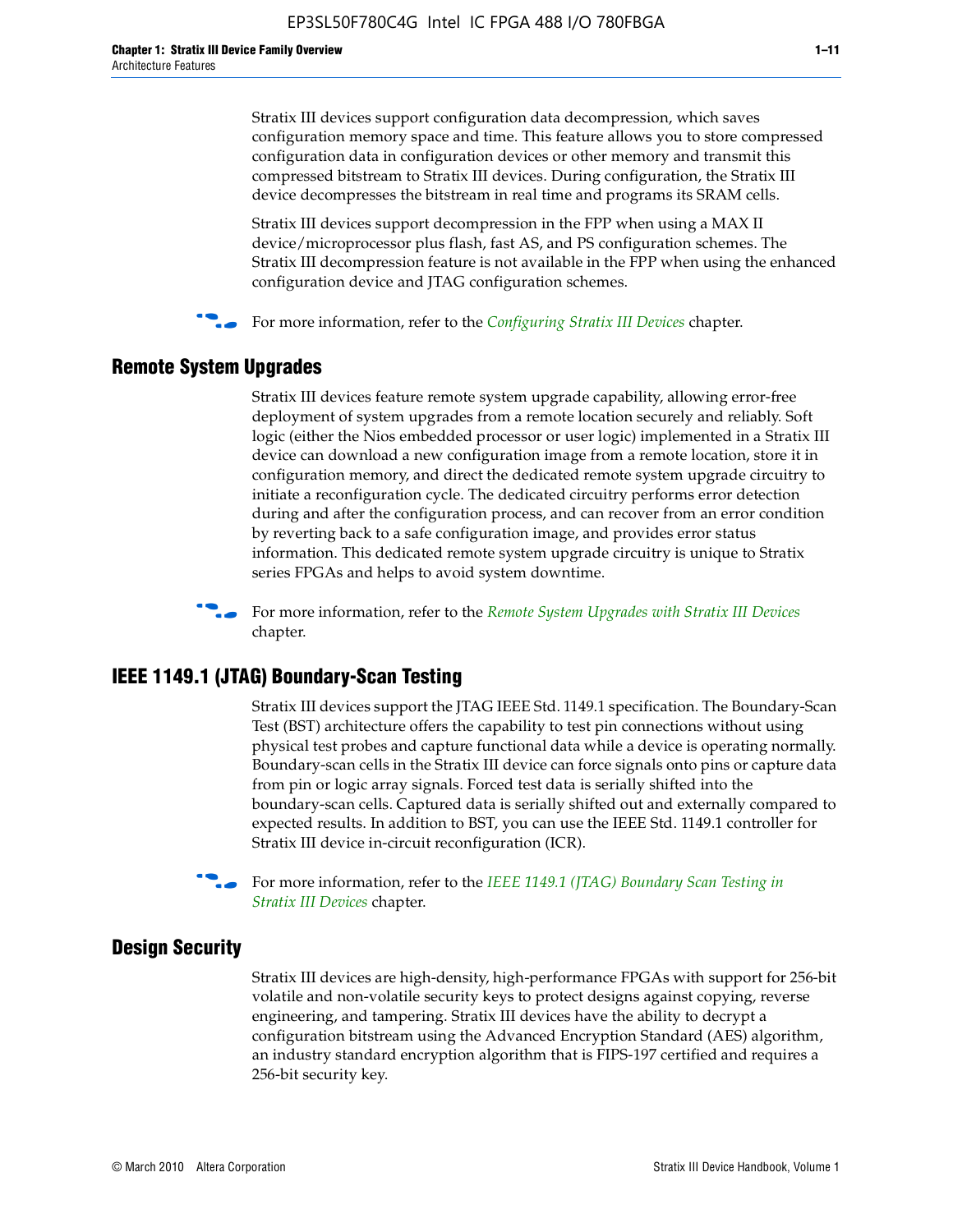The design security feature is available when configuring Stratix III FPGAs using the fast passive parallel (FPP) configuration mode with an external host (such as a MAX II device or microprocessor), or when using fast active serial (AS) or passive serial (PS) configuration schemes.

f For more information about the design security feature, refer to the *[Design Security in](http://www.altera.com/literature/hb/stx3/stx3_siii51014.pdf)  [Stratix III Devices](http://www.altera.com/literature/hb/stx3/stx3_siii51014.pdf)* chapter.

#### **SEU Mitigation**

Stratix III devices have built-in error detection circuitry to detect data corruption due to soft errors in the configuration random-access memory (CRAM) cells. This feature allows all CRAM contents to be read and verified continuously during user mode operation to match a configuration-computed CRC value. The enhanced CRC circuit and frame-based configuration architecture allows detection and location of multiple, single, and adjacent bit errors which, in conjunction with a soft circuit supplied as a reference design, allows don't-care soft errors in the CRAM to be ignored during device operation. This provides a steep decrease in the effective soft error rate, increasing system reliability.

On-chip memory block SEU mitigation is also offered using the ninth bit and a configurable megafunction in the Quartus II software for MLAB and M9K blocks while the M144K memory blocks have built-in error correction code (ECC) circuitry.

For more information about the dedicated error detection circuitry, refer to the *SEU [Mitigation in Stratix III Devices](http://www.altera.com/literature/hb/stx3/stx3_siii51015.pdf)* chapter.

#### **Programmable Power**

Stratix III delivers Programmable Power, the only FPGA with user programmable power options balancing today's power and performance requirements. Stratix III devices utilize the most advanced power-saving techniques, including a variety of process, circuit, and architecture optimizations and innovations. In addition, user controllable power reduction techniques provide an optimal balance of performance and power reduction specific for each design configured into the Stratix III FPGA. The Quartus II software (starting from version 6.1) automatically optimizes designs to meet the performance goals while simultaneously leveraging the programmable power-saving options available in the Stratix III FPGA without the need for any changes to the design flow.

For more information about Programmable Power in Stratix III devices, refer to the following documents:

- *[Programmable Power and Temperature Sensing Diode in Stratix III Devices](http://www.altera.com/literature/hb/stx3/stx3_siii51016.pdf)* chapter
- *[AN 437: Power Optimization in Stratix III FPGAs](http://www.altera.com/literature/an/AN437.pdf)*
- *[Stratix III Programmable Power White Paper](http://www.altera.com/literature/wp/wp-01006.pdf)*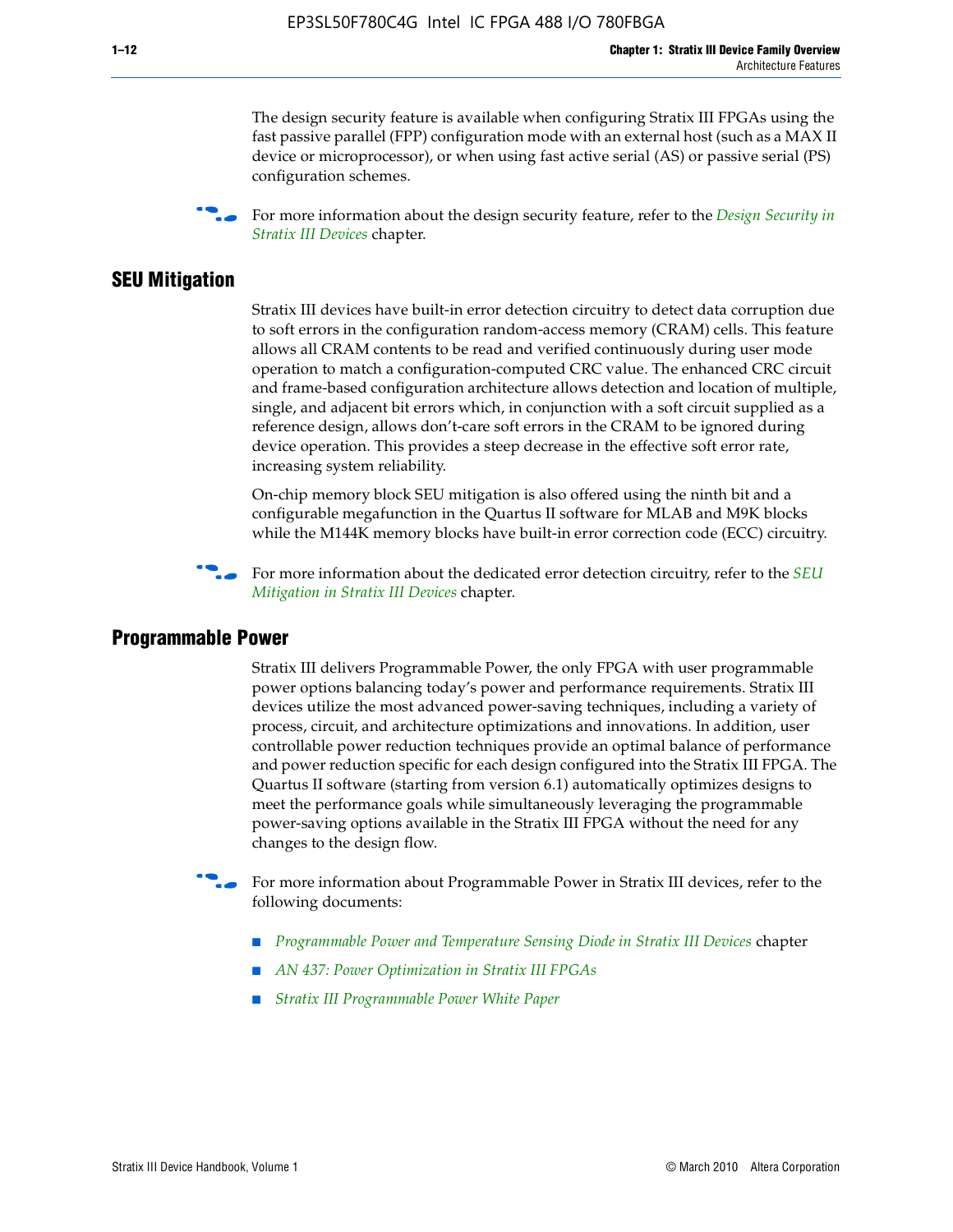# **Signal Integrity**

Stratix III devices simplify the challenge of signal integrity through a number of chip, package, and board level enhancements to enable efficient high-speed data transfer into and out of the device. These enhancements include:

- 8:1:1 user I/O/Gnd/V<sub>cc</sub> ratio to reduce the loop inductance in the package
- Dedicated power supply for each I/O bank, limit of I/Os is 24 to 48 I/Os per bank, to help limit simultaneous switching noise
- Programmable slew-rate support with up to four settings to match desired I/O standard, control noise, and overshoot
- Programmable output-current drive strength support with up to six settings to match desired I/O standard performance
- Programmable output-delay support to control rise/fall times and adjust duty cycle, compensate for skew, and reduce simultaneous switching outputs (SSO) noise
- Dynamic OCT with auto calibration support for series and parallel OCT and differential OCT support for LVDS I/O standard on the left/right banks
- For mor[e](http://www.altera.com/literature/hb/qts/quartusii_handbook.pdf) information about SI support in the Quartus II software, refer to the *[Quartus II Handbook](http://www.altera.com/literature/hb/qts/quartusii_handbook.pdf)*.

For more information about how to use the various configuration, PLL, external memory interfaces, I/O, high-speed differential I/O, power, and JTAG pins, refer to the *[Stratix III Device Family Pin Connection Guidelines](http://www.altera.com/literature/dp/stx3/PCG-01004.pdf)*.

# **Reference and Ordering Information**

The following section describes Stratix III device software support and ordering information.

## **Software Support**

Stratix III devices are supported by the Altera Quartus II design software, version 6.1 and later, which provides a comprehensive environment for system-on-a-programmable-chip (SOPC) design. The Quartus II software includes HDL and schematic design entry, compilation and logic synthesis, full simulation and advanced timing analysis, SignalTap® II logic analyzer, and device configuration.

**For more information about the [Quartus II](http://www.altera.com/literature/hb/qts/quartusii_handbook.pdf) software features, refer to the** *Quartus II* **<b>Fig. 7** *[Handbook](http://www.altera.com/literature/hb/qts/quartusii_handbook.pdf)*.

The Quartus II software supports a variety of operating systems. The specific operating system for the Quartus II software can be obtained from the Quartus II **Readme.txt** file or the *[Operating System Support](http://www.altera.com/support/software/os_support/oss-index.html)* section of the Altera website. It also supports seamless integration with industry-leading EDA tools through the NativeLink® interface.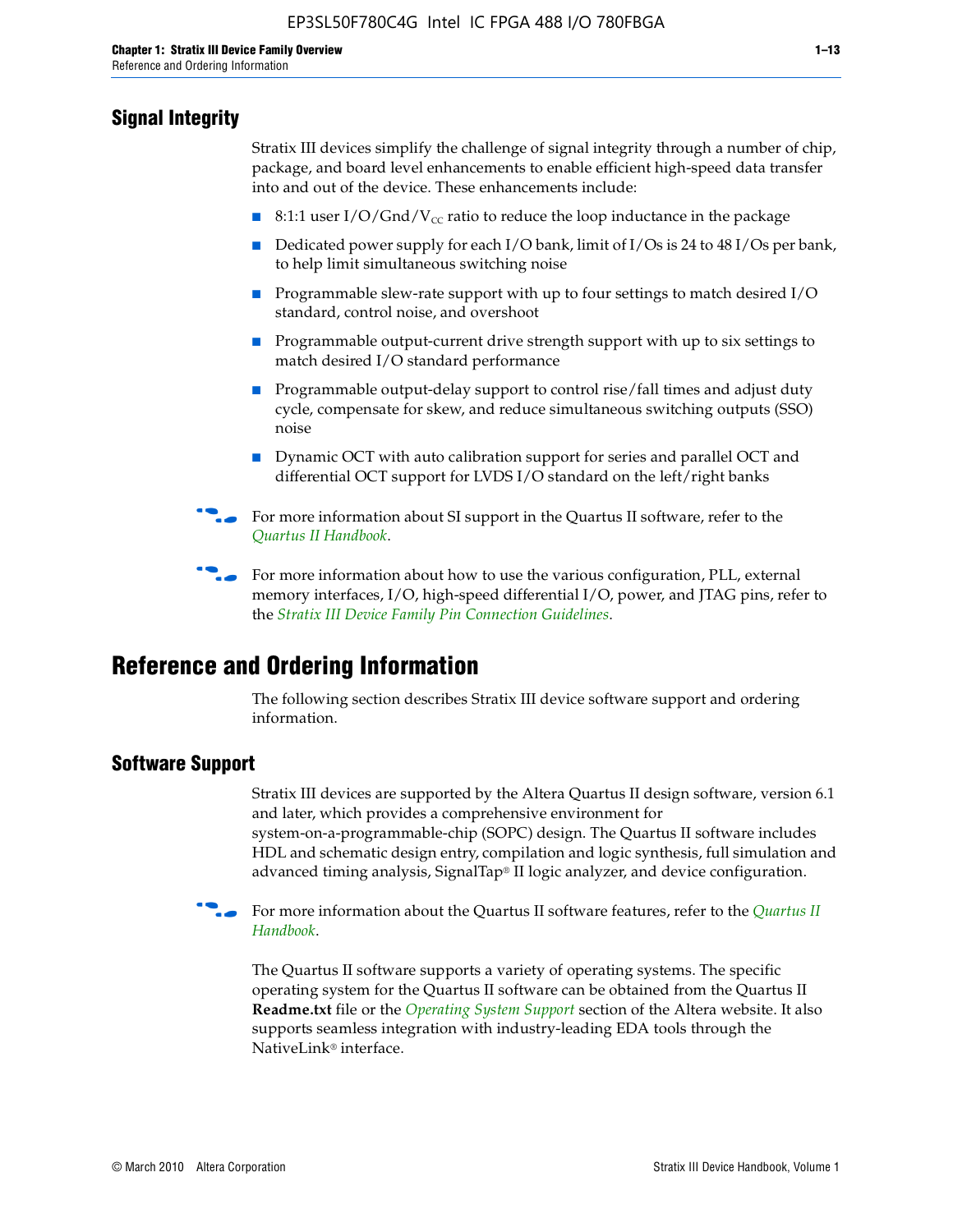# **Ordering Information**

Figure 1–1 shows the ordering codes for Stratix III devices.

For more information about a specific package, refer to the *Stratix III Device Package [Information](http://www.altera.com/literature/hb/stx3/stx3_siii51017.pdf)* chapter.





# **[C](http://www.altera.com/literature/hb/stx3/stx3_siii51012.pdf)hapter Revision History**

Table 1–6 lists the revision history for this chapter.

| <b>Table 1–6.</b> Chapter Revision History (Part 1 of 2) |  |  |  |  |  |
|----------------------------------------------------------|--|--|--|--|--|
|----------------------------------------------------------|--|--|--|--|--|

| <b>Date</b>       | <b>Version</b> | <b>Changes Made</b>                                          |
|-------------------|----------------|--------------------------------------------------------------|
|                   |                | Updated for the Quartus II software version 9.1 SP2 release: |
| <b>March 2010</b> | 1.8            | <b>u</b> Updated Table $1-2$ .                               |
|                   |                | ■ Updated "I/O Banks and I/O Structure" section.             |
| May 2009          | 1.7            | Updated "Software" and "Signal Integrity" sections.          |
|                   |                | ■ Updated "Features" section.                                |
| February 2009     | 1.6            | <b>u</b> Updated Table $1-1$ .                               |
|                   |                | Removed "Referenced Documents" section.                      |
|                   |                | ■ Updated "Features" section.                                |
| October 2008      | 1.5            | ■ Updated Table $1-1$ and Table $1-5$ .                      |
|                   |                | Updated New Document Format.                                 |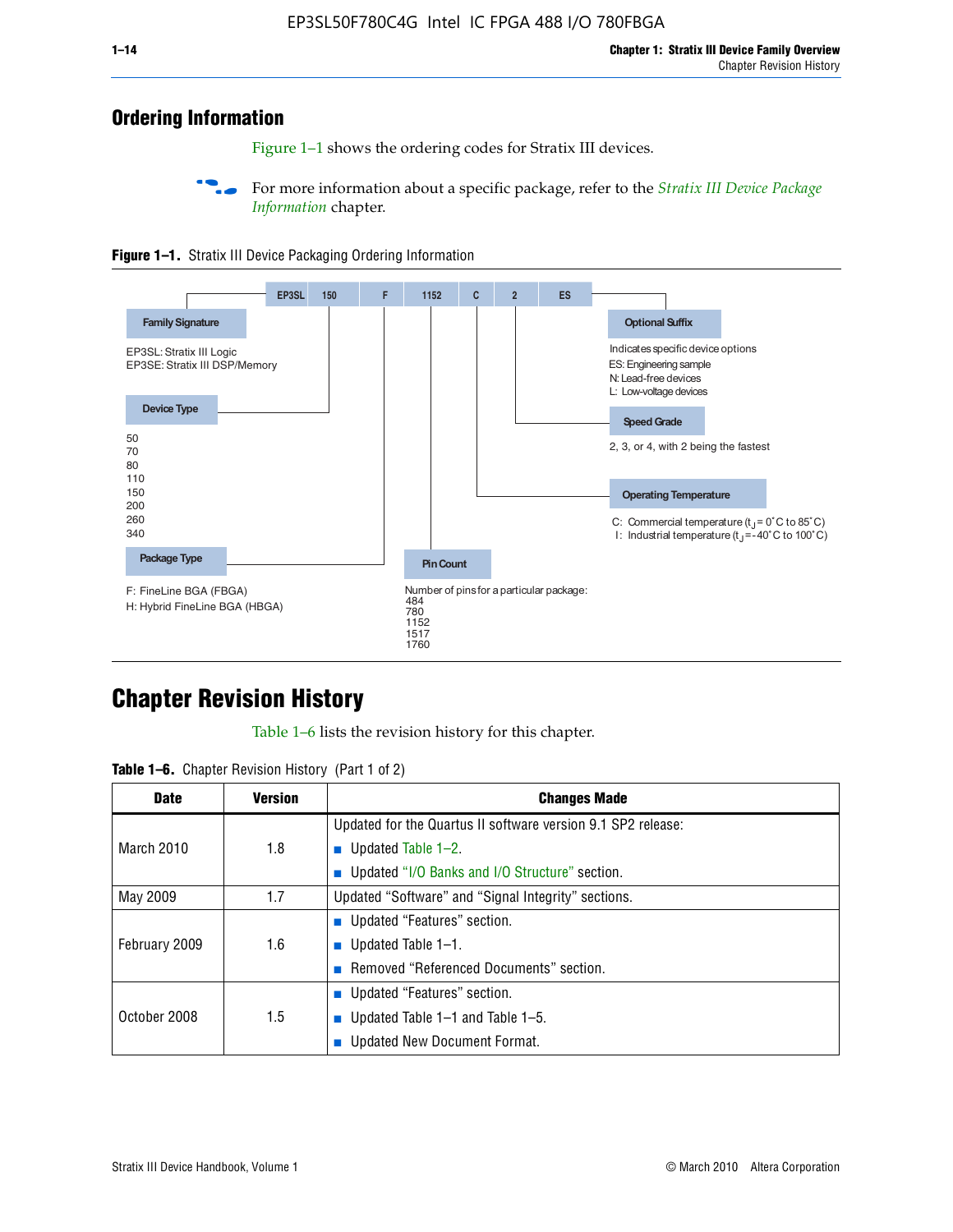#### Table 1–6. Chapter Revision History (Part 2 of 2)

| <b>Date</b>   | <b>Version</b> | <b>Changes Made</b>                                                                             |
|---------------|----------------|-------------------------------------------------------------------------------------------------|
|               |                | <b>Updated "Introduction".</b>                                                                  |
|               |                | ■ Updated Table $1-1$ .                                                                         |
|               | 1.4            | ■ Updated Table $1-2$ .                                                                         |
| May 2008      |                | Added Table 1-5.<br>m.                                                                          |
|               |                | ■ Updated "Reference and Ordering Information".                                                 |
|               |                | Updated package type information in Figure 1-1.                                                 |
| November 2007 | 1.3            | ■ Updated Table $1-1$ .                                                                         |
|               |                | ■ Updated Table $1-2$ .                                                                         |
|               |                | ■ Minor typo fixes.                                                                             |
| October 2007  | 1.2            | Added Table 1-4.                                                                                |
|               |                | Added section "Referenced Documents".                                                           |
|               |                | Added live links for references.                                                                |
| May 2007      | 1.1            | Minor formatting changes, fixed PLL numbers and ALM, LE and MLAB bit counts in<br>Table $1-1$ . |
| November 2006 | 1.0            | Initial Release.                                                                                |